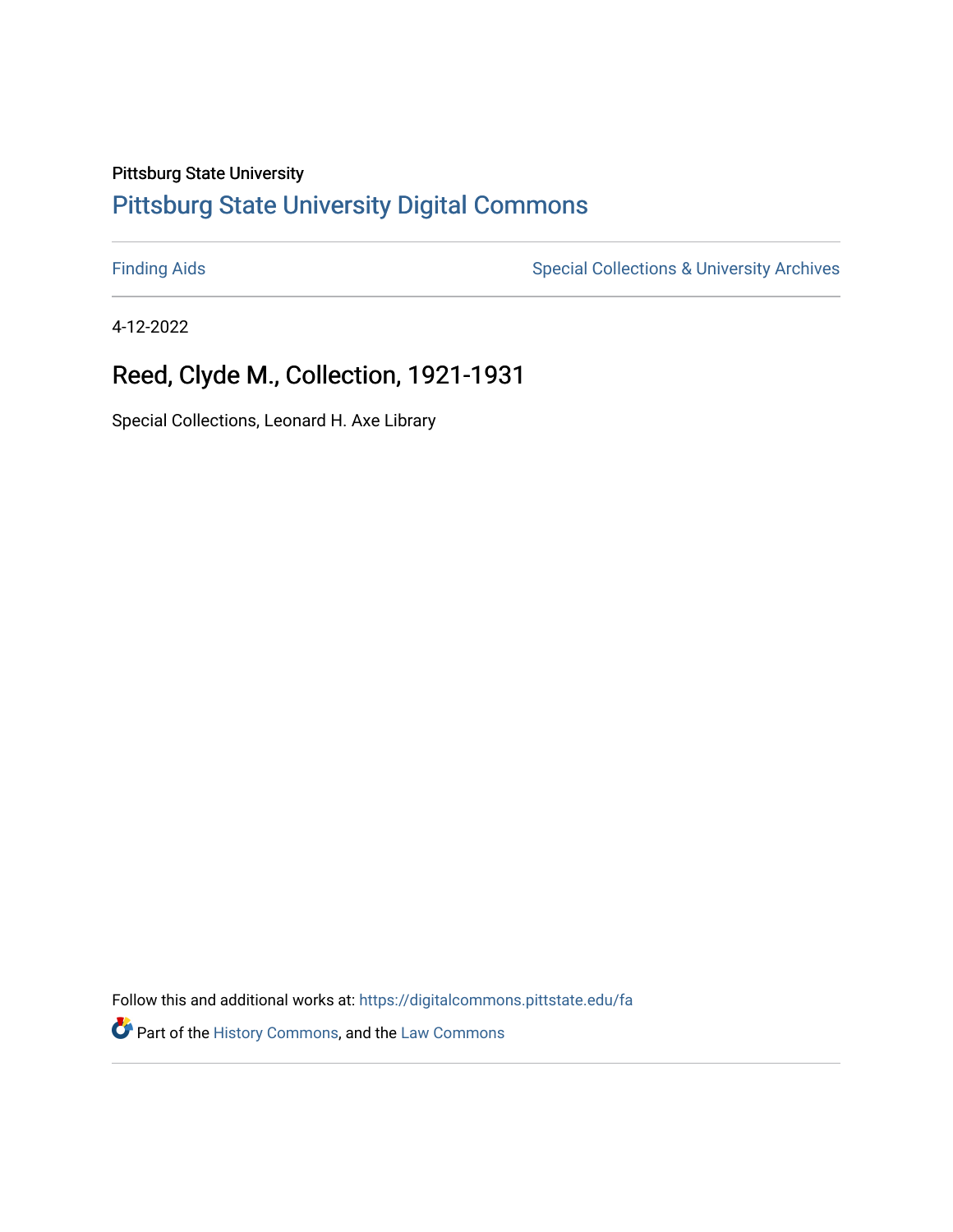# **Clyde M. Reed Correspondence**

#### **Overview of the Collection**

| <b>Title</b>               | Clyde M. Reed Correspondence                                                                                                                                                                                                                            |
|----------------------------|---------------------------------------------------------------------------------------------------------------------------------------------------------------------------------------------------------------------------------------------------------|
| <b>Creator</b>             | Clyde Reed                                                                                                                                                                                                                                              |
| <b>Collection Number</b>   | MS 389                                                                                                                                                                                                                                                  |
| <b>Dates</b>               | 1921 - 1931                                                                                                                                                                                                                                             |
| Quantity                   | .4 Linear feet                                                                                                                                                                                                                                          |
| <b>Summary</b>             | This collection consists of personal and professional<br>correspondence primarily addressed to Clyde M.<br>Reed from various political figures.                                                                                                         |
| <b>Repository</b>          | Pittsburg State University, Leonard Axe Library<br>Special Collections & University Archives<br>1701 S. Broadway<br>Pittsburg, Kansas 66762<br>$(620)$ 235-4883<br>speccol@pittstate.edu                                                                |
| <b>Access Restrictions</b> | There are no restrictions and the collection is open<br>for research. Researchers must use the collection in<br>accordance with the policies of the Special<br>Collections & University Archives, Leonard H. Axe<br>Library, Pittsburg State University |
| <b>Languages</b>           | English                                                                                                                                                                                                                                                 |
| <b>Biographical Note</b>   | Clyde Martin Reed was born on October 19, 1871                                                                                                                                                                                                          |

in Illinois. His family moved to Kansas when he was four years old. He married Minnie E. Hart in 1891 and they had ten children. In 1919, Reed became the personal secretary of Kansas Governor Henry J. Allen. In 1929, Reed was elected the 24<sup>th</sup> Governor of Kansas and served until 1931. Reed also served as a Kansas Senator from 1939-1949. He died on November 8<sup>th</sup>, 1949.

This collection of primary and secondary resources and is divided into the following series: